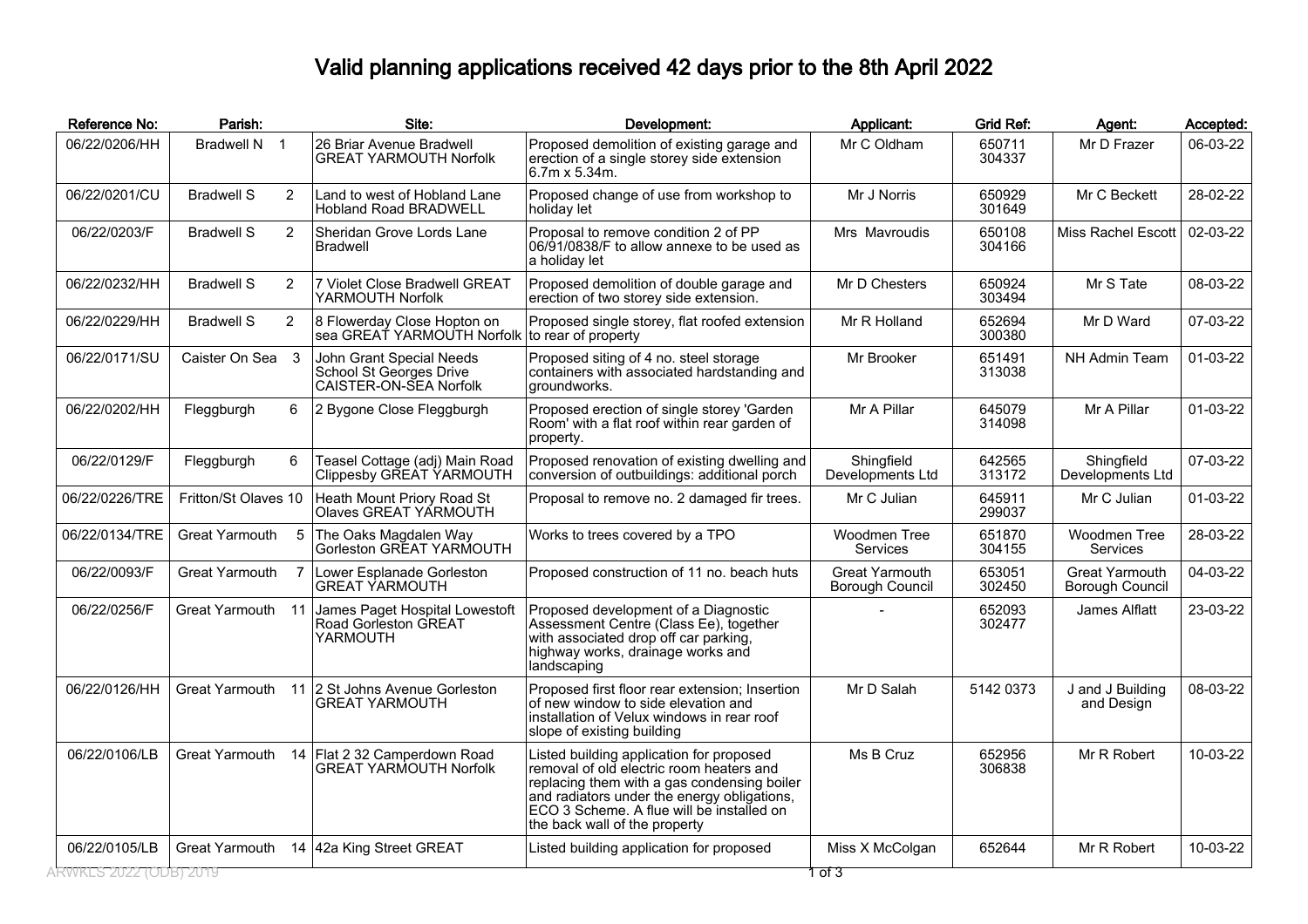|                |                       | YARMOUTH Norfolk                                                           | removal of old electric room heaters and                                                                                                                                                                           |                 | 307231           |                                 |          |
|----------------|-----------------------|----------------------------------------------------------------------------|--------------------------------------------------------------------------------------------------------------------------------------------------------------------------------------------------------------------|-----------------|------------------|---------------------------------|----------|
|                |                       |                                                                            | replacing them with a gas condensing boiler<br>and radiators under the energy obligations,<br>ECO 3 Scheme. Flue will be installed on the<br>back wall of the property                                             |                 |                  |                                 |          |
| 06/22/0236/F   | <b>Great Yarmouth</b> | 14 42a King Street GREAT<br>YARMOUTH Norfolk                               | Application for proposed removal of old<br>electric room heaters and replacing with<br>radiators and gas condensing boiler under<br>the ECO 3 Scheme. Flue will be installed on<br>the side of the property        | Miss X McColgan | 652644<br>307231 | Mr R Robert                     | 22-03-22 |
| 06/22/0195/CD  |                       | Great Yarmouth 14   10 South Quay Great Yarmouth                           | Discharge of condition 3 of pp.<br>06/20/0107/LB - further details of joinery of<br>new shop front, design of front door to flats<br>and details of replacement windows.                                           | Mr B Haylett    | 652367<br>307304 | Mr K Day                        | 25-02-22 |
| 06/22/0086/CU  | Great Yarmouth        | 14 51 South Beach Parade GREAT<br>YARMOUTH Norfolk                         | Proposed change of Use from Public House<br>(sui generis) to Cafe                                                                                                                                                  | Mr N Merkis     | 653068<br>306258 | Mr Graham Nourse                | 09-03-22 |
| 06/22/0204/F   |                       | Great Yarmouth 15 161 Northgate Street Great<br>Yarmouth                   | Proposed conversion of upper floors of<br>existing dwellinghouse to create no. 2 self<br>contained flats; Change of Use of ground<br>floor to shop/office.                                                         | Mr M Stocker    | 652457<br>308537 | <b>Andrew Middleton</b>         | 03-03-22 |
| 06/21/0808/CU  | Great Yarmouth        | 15 72 Howard Street South<br>O'Gradys Public House GREAT<br>YARMOUTH       | Proposed change of use of ground floor of<br>former public house to no.2 self contained<br>flats (revised submission of refused<br>application pp. 06/21/0401/CU).                                                 | Mr A Kulbokas   | 652287<br>307562 | Mr Andrew<br>Middleton          | 01-03-22 |
| 06/22/0194/A   | Great Yarmouth        | 15 A (The Jube) Market Gates<br>Shopping Centre Great<br>Yarmouth          | Application for consent to display<br>advertisements - externally illuminated<br>hoarding signs for The Jube                                                                                                       | Mr B Fish       | 652565<br>307673 | Andrew Middleton                | 25-02-22 |
| 06/22/0193/F   | Great Yarmouth<br>19  | East Norfolk Sixth Form College<br>Church Lane Gorleston Great<br>Yarmouth | Proposed conversion of redundant<br>caretakers house to teaching facilities;<br>inclusion of single storey front and side<br>extensions.                                                                           | Dr C Richards   | 652131<br>304362 | - Academy Estate<br>Consultants | 25-02-22 |
| 06/22/0207/HH  |                       | Great Yarmouth 21 21 Blake Road Great Yarmouth                             | Proposed new conservatory to the rear<br>elevation 4m x 3m.                                                                                                                                                        | Mr Mavroudis    | 652916<br>309121 | Mr G Parfitt                    | 28-03-22 |
| 06/22/0228/PDE | 8<br>Hemsby           | 56 Stable Field Way Hemsby<br><b>GREAT YARMOUTH Norfolk</b>                | Prior approval notification - larger home<br>extension - single storey rear extension<br>$6.795m \times 3m \times 3.5m$                                                                                            | Mr S Beales     | 649083<br>317442 | Mr S Tate                       | 07-03-22 |
| 06/22/0197/O   | Martham<br>13         | <b>Great Yarmouth</b>                                                      | Mill Barn Hemsby Road Martham Resubmission of Outline application pp<br>06/20/0605/O to replace existing barn<br>conversion with dwelling, set back and<br>including new vehicular access/highway<br>improvements. | Mr H Alston     | 646526<br>317972 | Mr A Presslee                   | 28-02-22 |
| 06/22/0098/HH  | Martham<br>13         | 5 Peartree Avenue Martham<br><b>GREAT YARMOUTH Norfolk</b>                 | Proposed single storey rear extension and<br>window alteration to front elevation                                                                                                                                  | Mr J Mudge      | 644940<br>317697 | Mr Glenn Parrott                | 09-03-22 |
| 06/22/0191/TRE | Ormesby St.Marg<br>16 | Beechcroft 74 Station Road<br>Ormesby St Margaret W Scratby                | Reduce and reshape canopy by 2.5m of T1<br>and T2 Mature Oaks                                                                                                                                                      | Mr A Fenn       | 650305<br>314766 | Mr J Newman                     | 25-02-22 |
| 06/21/0362/TRE | Ormesby St.Marg<br>16 | The Firs 29 Private Road<br>Ormesby St Margaret GREAT<br>YARMOUTH          | Proposed branch pruning and cutting back of<br>horse chestnut limbs overhanging path                                                                                                                               | Mr Peter Gethin |                  | Mr Peter Gethin                 | 31-03-22 |